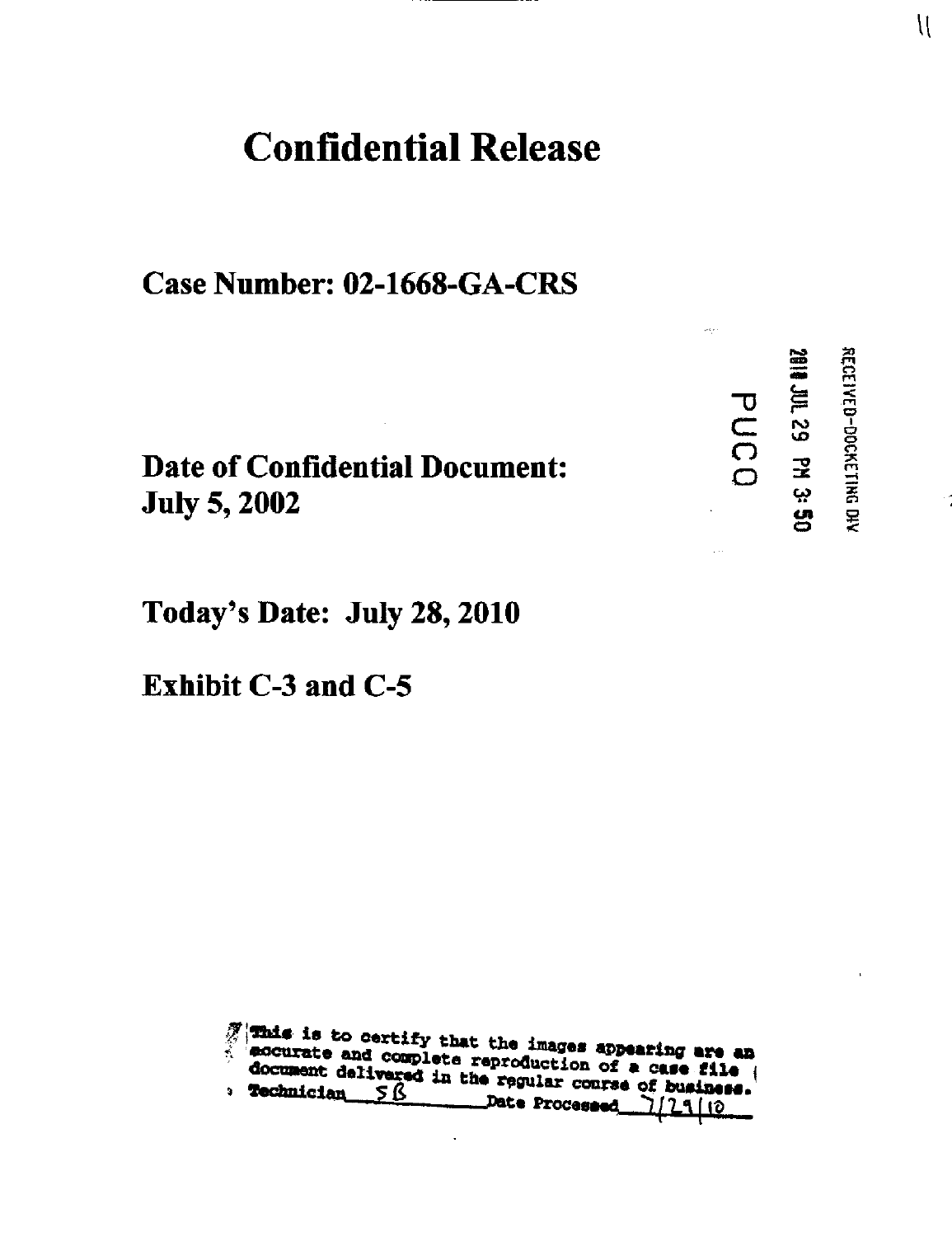**CONFIDENTIAL** 

02-1668-GIL-CRS

 $21$ 

#### **EXHIBIT C-3**

DONd de Tur aux **REGISTED REGISTERED DR** 

#### **FINANCIAL STATEMENTS**

VECTREN RETAIL, LLC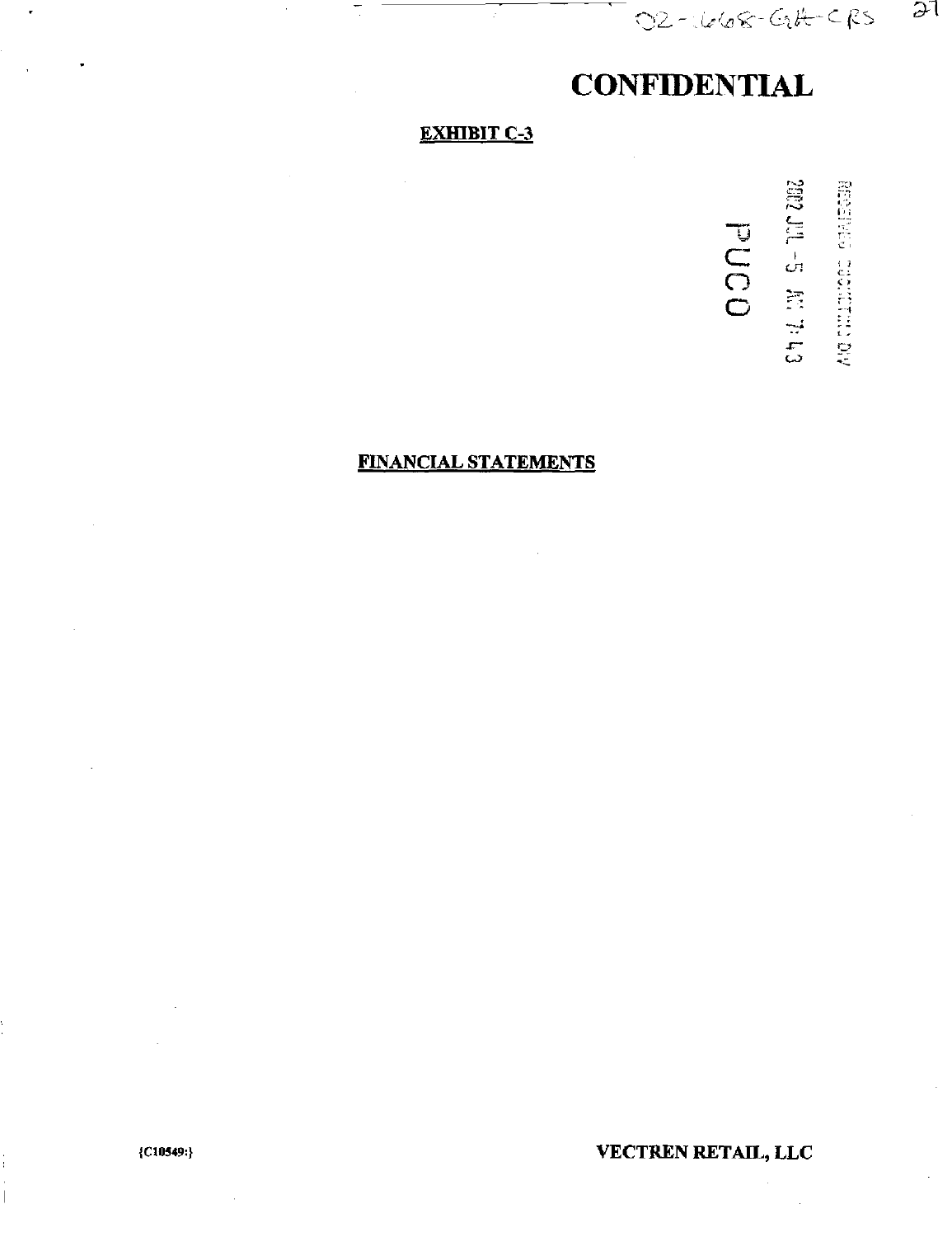

Vectren Source 20 N.W. Fourth Street Evansville, IN 47708

June 24, 2002

To Whom It May Concern:

I hereby certify that these financial statements are true and correct to the best of my knowledge.

Eng arlie

Greg Collins President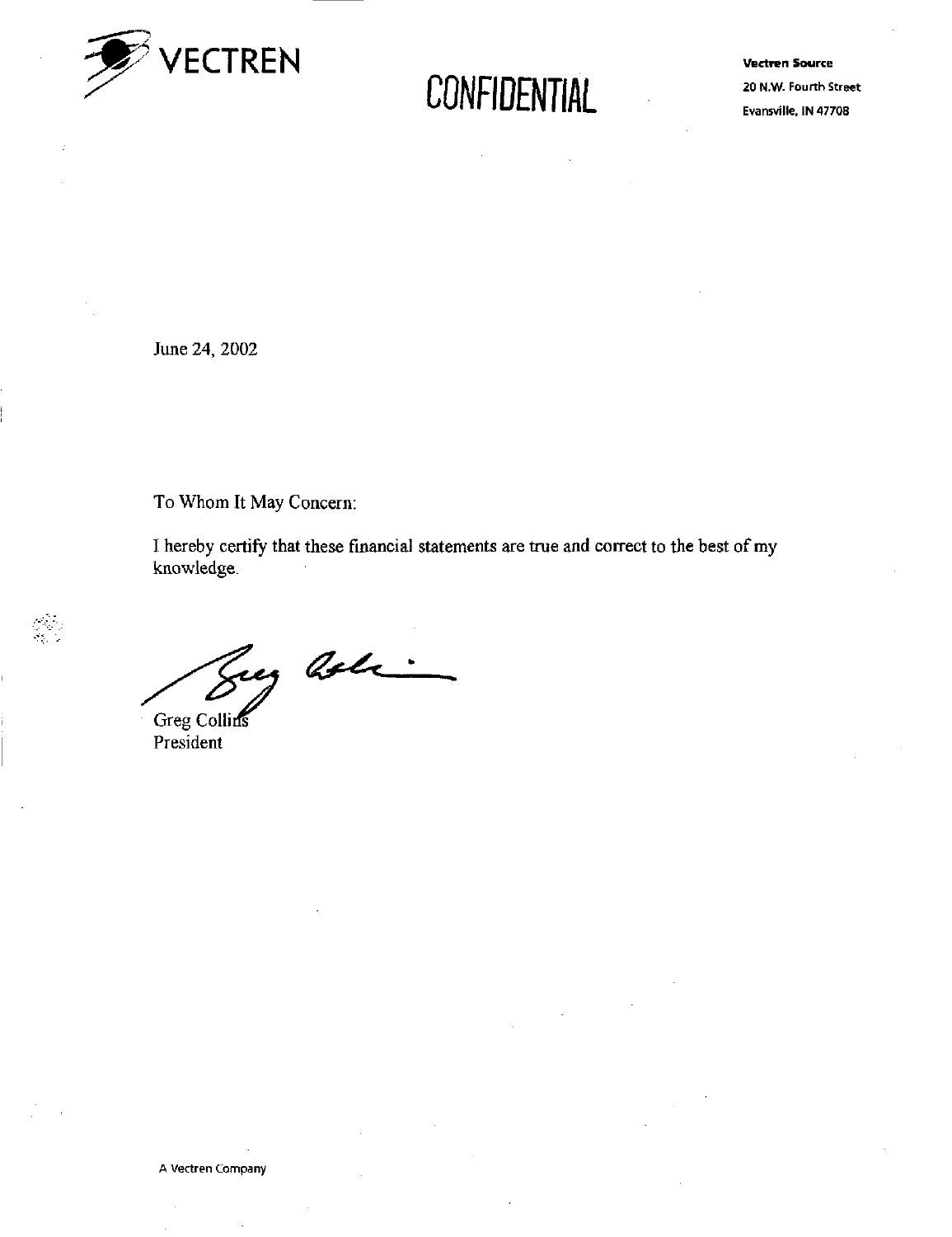VECTREN RETAIL BALANCE SHEET 

 $\begin{array}{c} \n\cdot & \cdot \\
\cdot & \cdot \\
\cdot & \cdot\n\end{array}$ 

|                                                 |                            | DECEMBER 2001                  |                                            |                            |                      |                                                    |
|-------------------------------------------------|----------------------------|--------------------------------|--------------------------------------------|----------------------------|----------------------|----------------------------------------------------|
|                                                 | <b>CURRENT MONTH</b>       |                                |                                            | <b>YEAR TO DATE</b>        |                      |                                                    |
|                                                 | This Year<br><b>DEC-01</b> | <b>Budget</b><br><b>DEC-01</b> | Percent<br>Change                          | This Year<br><b>DEC-01</b> | Budget YTD<br>DEC-01 | Percent<br>Change                                  |
| <b>ASSETS</b>                                   |                            |                                |                                            |                            |                      |                                                    |
| <b>Current Assets</b>                           |                            |                                |                                            |                            |                      |                                                    |
| Cash                                            | 113,281                    |                                | $\sum_{n=1}^{\infty}$<br>o                 | 39,761                     | ٥                    | ξ                                                  |
| <b>Accounts Receivable - Trade</b>              | 297 555                    |                                | ξ<br>$\circ$                               | 297,555                    | $\circ$              | ηm                                                 |
| <b>Accounts Receivable - Other</b>              | 156,140                    |                                | $\frac{1}{2}$                              | 348,272                    |                      | $\sum_{i=1}^{n}$                                   |
| <b>Other Current Assets</b>                     | 304,339                    |                                | n/m<br>$\circ \circ \circ$                 | 331,543                    | $\circ \circ \circ$  | $\frac{1}{2}$                                      |
| <b>Total Current Assets</b>                     | 871,315                    |                                | n/m                                        | 1,017,131                  |                      | <b>PyE</b>                                         |
| Fixed Assets                                    |                            |                                |                                            |                            |                      |                                                    |
| Property, Plant & Equipment                     | $\circ$                    |                                | m/m<br>o                                   | 22,127                     | 0                    | $\sum_{n=1}^{\infty}$                              |
| <b>Accumulated Depreciation</b>                 | (883)                      |                                | n/m                                        | (1,726)                    | 0                    | $\overline{\mathbf{h}}$                            |
| Capital In Progress                             | 262,577                    |                                | $\frac{1}{2}$<br>$\circ \circ \circ \circ$ | 521,147                    | $\circ$              | $\sum_{n=1}^{\infty}$                              |
| <b>Total Fixed Assets</b>                       |                            |                                | n/m                                        | 541,548                    |                      | n/m                                                |
| TOTAL ASSETS                                    | 261,695<br>1,133,010       |                                | <b>E</b>                                   | 558,679                    | $\circ$ $\circ$      | n/m                                                |
|                                                 |                            |                                |                                            |                            |                      |                                                    |
| <b>IABILITIES</b>                               |                            |                                |                                            |                            |                      |                                                    |
| Accounts Payable - Trade<br>Current Liabilities | (714)                      |                                | $\frac{5}{2}$<br>0                         | $\circ$                    | $\bullet$            | $\overline{\mathsf{m}}$                            |
| <b>Accounts Payable - Other</b>                 | (562, 299)                 |                                | m<br>$\bullet$                             | 203,483                    | $\bullet$            | $\frac{1}{2}$                                      |
| <b>Accrued Liabilities</b>                      | 761,796                    |                                | 통                                          | 847,527                    |                      | n/m                                                |
| Other Liabilities                               | 213,983                    |                                | 통<br>$\circ \circ \circ$                   | 419,693                    | $\circ \circ \circ$  | n/m                                                |
| <b>Total Current Liabilities</b>                | 412,766                    |                                | $\sum_{n=1}^{\infty}$                      | ,470,703                   |                      | $\overline{\mathbf{m}}$                            |
| ong-Term Debt                                   | 2319,265                   |                                | 통<br>0                                     | 2,599,548                  | 0                    | n/m                                                |
| Shareholder's Equity                            |                            |                                |                                            |                            |                      |                                                    |
| <b>Common Stock</b>                             |                            |                                |                                            |                            |                      |                                                    |
| Retained Earnings                               | (1,457,000)                |                                | $\sum_{n=1}^{\infty}$                      | (1,472,000)                | 0                    | $\frac{1}{2}$                                      |
| Current Year Net Income (Loss)<br>Total Equity  | (1,599,022)<br>(142.022)   |                                | $\frac{1}{2}$<br>$\frac{1}{2}$<br>000      | (2,511,573)<br>(1,039,573) | $\circ$ $\circ$      | $\overline{\mathsf{m}}$<br>$\overline{\mathbf{e}}$ |
|                                                 |                            |                                |                                            |                            |                      |                                                    |
| TOTAL LIAB & EQUITY                             | 1,133,010                  |                                | $\frac{1}{10}$<br>۰                        | 1,558,679                  | 0                    | n/m                                                |

Player America

 $\hat{\mathcal{A}}$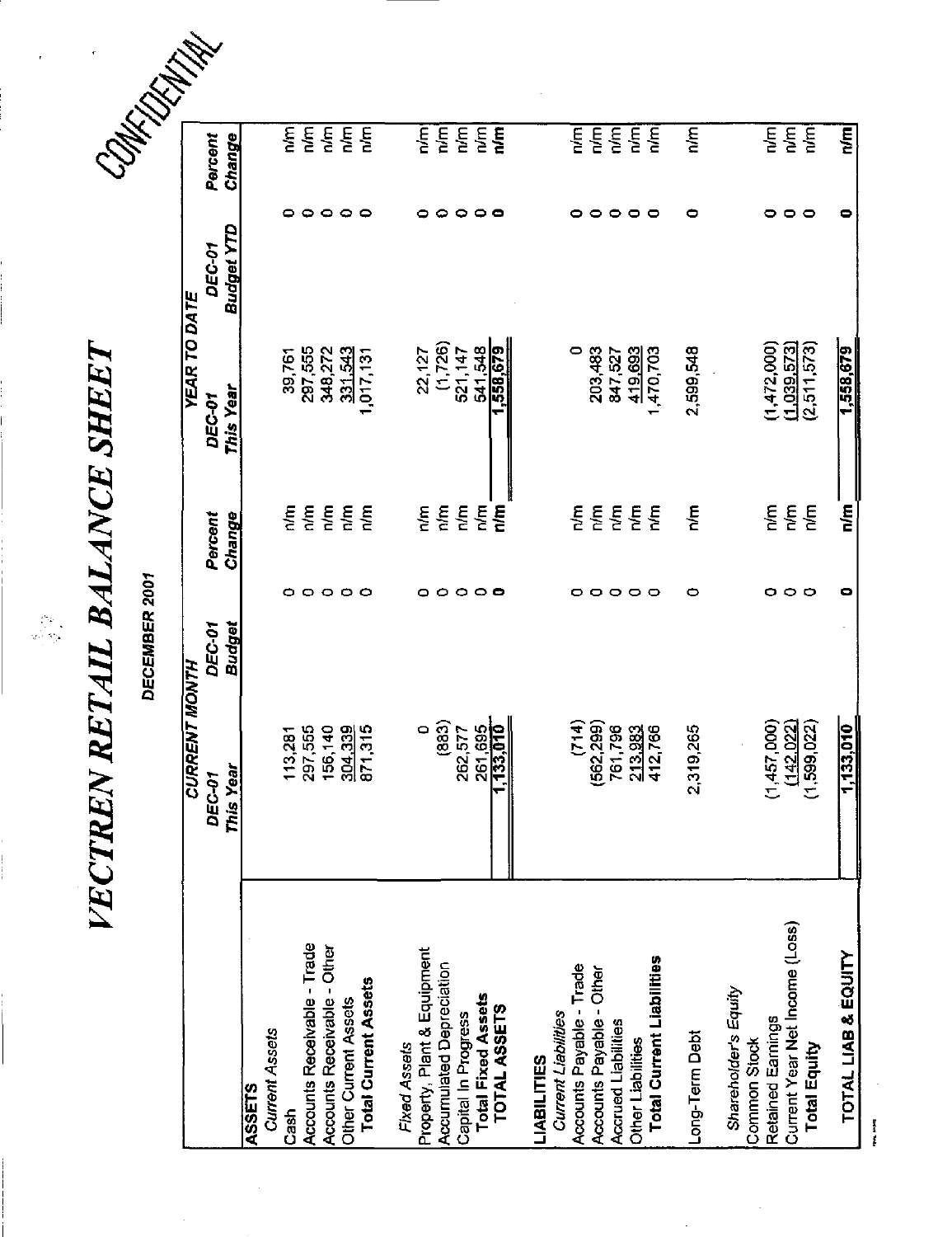VECTREN RETAIL INCOME STATEMENT

|                                    | VECTREN RETAIL INCOME STATEMENT |                         |                                        |                            |                             |                       |  |
|------------------------------------|---------------------------------|-------------------------|----------------------------------------|----------------------------|-----------------------------|-----------------------|--|
|                                    |                                 | DECEMBER 2001           |                                        |                            |                             |                       |  |
|                                    | <b>CURRENT MON</b>              | E                       |                                        | <b>YEAR TO DATE</b>        |                             |                       |  |
|                                    | This Year<br><b>DEC-01</b>      | Budget<br><b>DEC-01</b> | Percent<br>Change                      | This Year<br><b>DEC-01</b> | Budget YTD<br><b>DEC-01</b> | Percent<br>Change     |  |
| Revenue                            |                                 |                         |                                        | 330,448                    | 0                           | $\sum_{i=1}^{n}$      |  |
| PRODUCTS & SERVICES<br>NATURAL GAS | 330,448                         | 000                     | $\sum_{n=1}^{\infty}$<br>$\frac{5}{6}$ |                            |                             | n/m                   |  |
| <b>Total Revenue</b>               | 330,448                         |                         | $\frac{1}{2}$                          | $\frac{8}{0}$<br>330,448   | $\circ$ $\circ$             | $\sum_{n=1}^{\infty}$ |  |
| Cost of Goods Sold                 |                                 |                         |                                        |                            |                             |                       |  |
| NATURAL GAS                        | 286,184                         | 0.                      | n/m                                    | 286,184                    | 0                           | $\frac{5}{2}$         |  |
| PRODUCTS & SERVICES                |                                 | $\circ$ $\circ$         | n/m                                    |                            | 0                           | n/m                   |  |
| Total Cost of Goods Sold           | 286,184                         |                         | n/m                                    | $\frac{0}{286,184}$        | ∘                           | $\frac{m}{n}$         |  |
| Gross Margin                       |                                 |                         |                                        |                            |                             |                       |  |
| NATURAL GAS                        | 44,264                          |                         | $\mathsf{m}$                           | 44,264                     | $\circ \xi$                 | $\frac{1}{2}$         |  |
| % OF SALES                         | 13.4%                           | ၀ ဠ ၀ ၀                 | n/m                                    | 13.4%                      |                             | n/m                   |  |
| PRODUCTS & SERVICES                | $\circ$                         |                         | $\frac{1}{2}$                          | $\bullet$                  | $\circ$                     | $\frac{m}{n}$         |  |
| Total Gross Margin                 | 44,264                          |                         | n/m                                    | 44,264                     | $\bullet$                   | $\frac{1}{6}$         |  |
| Total % of Sales                   | 13.4%                           | $\sum_{n=1}^{\infty}$   | n/m                                    |                            | $\sum_{i=1}^{n}$            | $\sum_{i=1}^{n}$      |  |
| <b>Operating Costs</b>             |                                 |                         |                                        |                            |                             |                       |  |
| GENERAL & ADMINISTRATIVE           | 116,225                         | 0                       | n/m                                    | 704,654                    |                             | n/m                   |  |
| FINANCE                            | 15,023                          | 0                       | n/m                                    | 73,105                     |                             | n/m                   |  |
| MARKETING                          | (92, 321)                       | $\circ$                 | n/m                                    | 100,514                    | ∘                           | m                     |  |
| REGULATORY & MARKET OPERAT         | 89,625                          |                         | $\frac{1}{2}$                          | 378,983                    | 0                           | him                   |  |
| BUSINESS OPERATIONS                | 53,580                          | $\circ$                 | $\epsilon$                             | 236,101                    | ਼                           | $\epsilon$            |  |
| PRODUCTS & SERVICES                | 85.125                          | $\circ$ $\circ$         | n/m                                    | 216,596<br>709,954         | $\bullet$                   | $\frac{1}{2}$         |  |
| <b>Total Operating Costs</b>       | 267,257                         |                         | $\frac{1}{2}$                          |                            | $\circ$                     | $\frac{m}{n}$         |  |
| EBITDA                             | (222, 993)                      | 0                       | $\frac{5}{2}$                          | (1,665,690)                |                             | $\sum_{n=1}^{\infty}$ |  |
| DEPRECIATION & AMORTIZATION        | 883                             | ∊                       | η/π                                    | 1.726                      | 0                           | n/m                   |  |
| EBIT                               | (223, 875)                      | $\bullet$               | $\sum_{n=1}^{\infty}$                  | (1,667,416)                | $\bullet$                   | ΓŃΠ                   |  |
| INTEREST EXPENSE (INCOME)          |                                 | $\circ \circ \circ$     | n/m                                    | 4.357                      | ∘                           | $\sum_{i=1}^{n}$      |  |
| EBT                                | $\frac{2.997}{226,872}$         |                         | n/m                                    | (1,671,773)                | $\circ$                     | ξ                     |  |
| TAXES (TAX BENEFIT)                | (84, 850)                       |                         | $\sum_{i=1}^{n}$                       | (632, 200)                 |                             | $\frac{1}{2}$         |  |
| Net Income                         | (142, 022)                      | 0                       | e<br>Tu                                | (1,039,573)                |                             | $\mathbf{r}$          |  |

|<br>|<br>|<br>|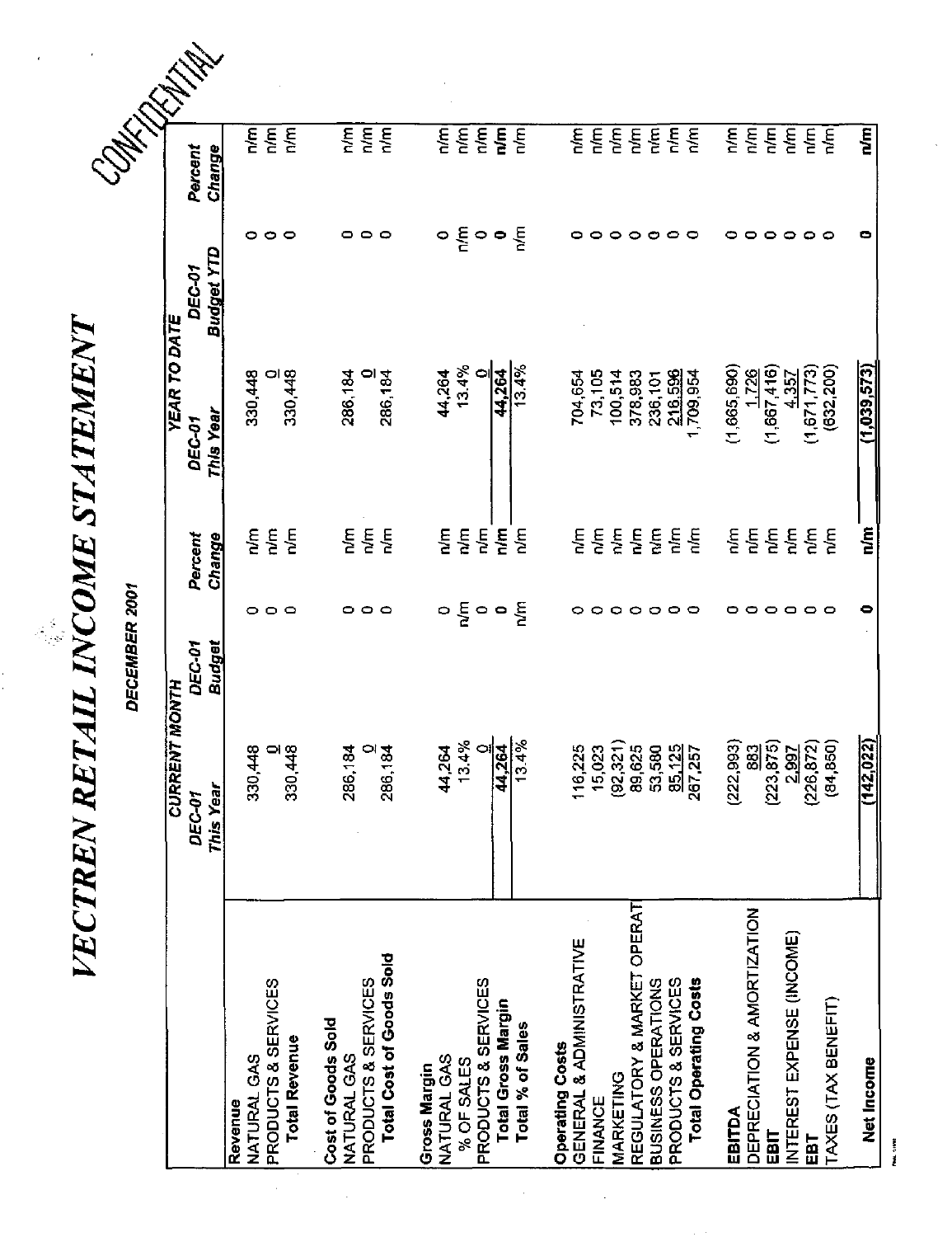FINANCIAL STATEMENTS **VECTREN RETAIL** 

## Cash Flows from Operating Activities **Statement of Cash Flows**

December-01

 $$(142,022)$ 

Net Income

| Adjustments to reconcile net income to cash<br>Depreciation |
|-------------------------------------------------------------|
|-------------------------------------------------------------|

# ပိ

Net Cash Flow from Investing Activities

 $\frac{262.577}{262.577}$ 

 $\frac{213,983}{(486,408)}$ 

 $(304, 339)$ <br> $(563, 013)$ <br> $761, 796$ 

<mark>๛๛๛๛๛๛</mark>

 $(453, 695)$ 882

 $\mathbf{r}$ 

## Principal payment on long-term borrowings Net Increase (decrease) on notes payable Proceeds from capital infusion from parent Cash Flows from Financing Activities Net Cash Flow from Financing Activities

 $\frac{$(1,457,000)}{882,265}$ 

\$2,319,265

Net Increase (Decrease) in Cash

Beginning Cash Balance

Ending Cash Balance

NET CASH CHANGE COLLECTIONS BEG CASH<br>END CASH EXP

| 113,280 | (73,520) | 39,760 | $(959,561)$<br>113,281<br>(73,520)<br>39,761<br>072,842<br>÷ |
|---------|----------|--------|--------------------------------------------------------------|
|         |          |        |                                                              |

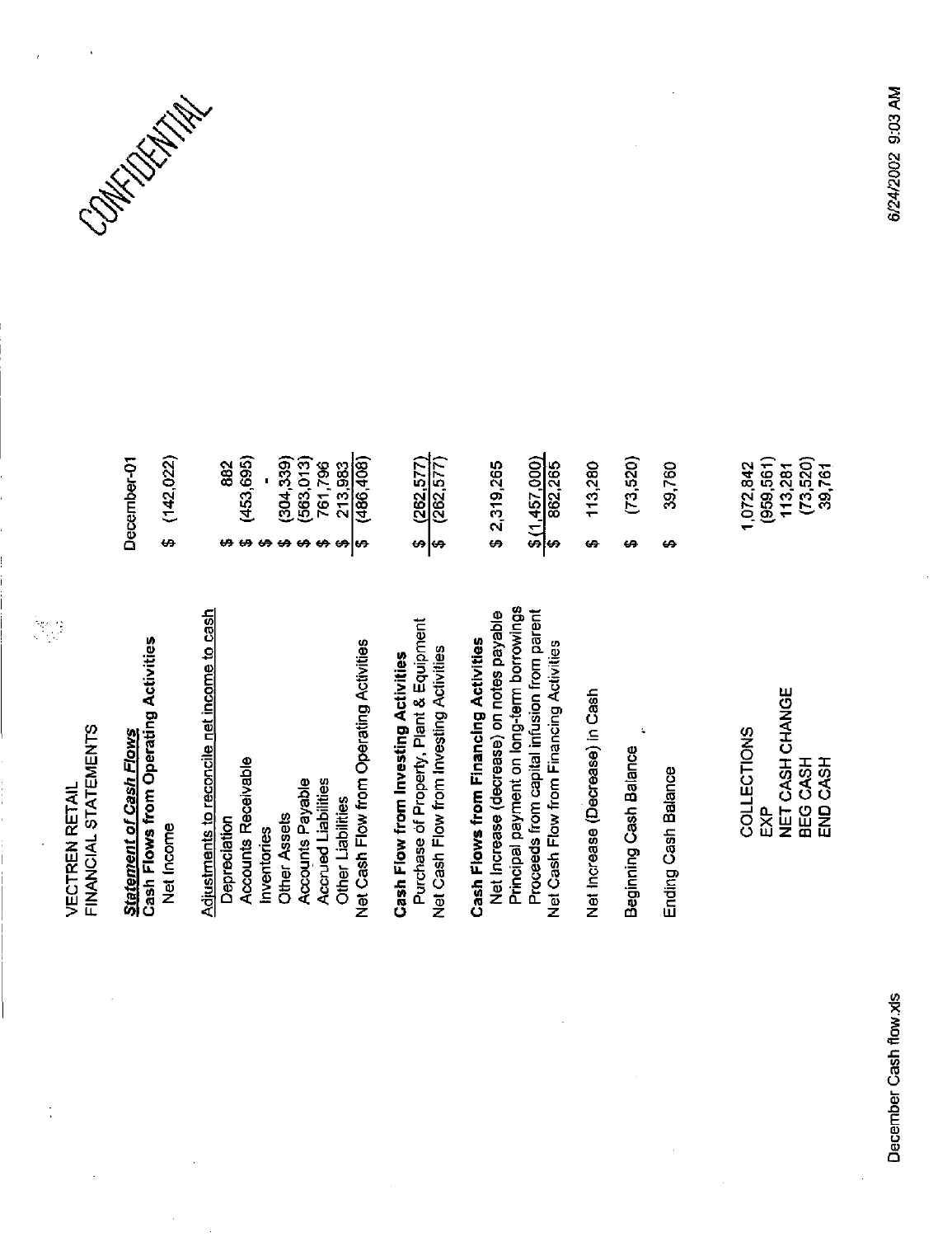#### EXHIBIT C-5

#### FORECASTED FINANCIAL STATEMENTS

#### IC10549:} VECTREN RETAIL, LLC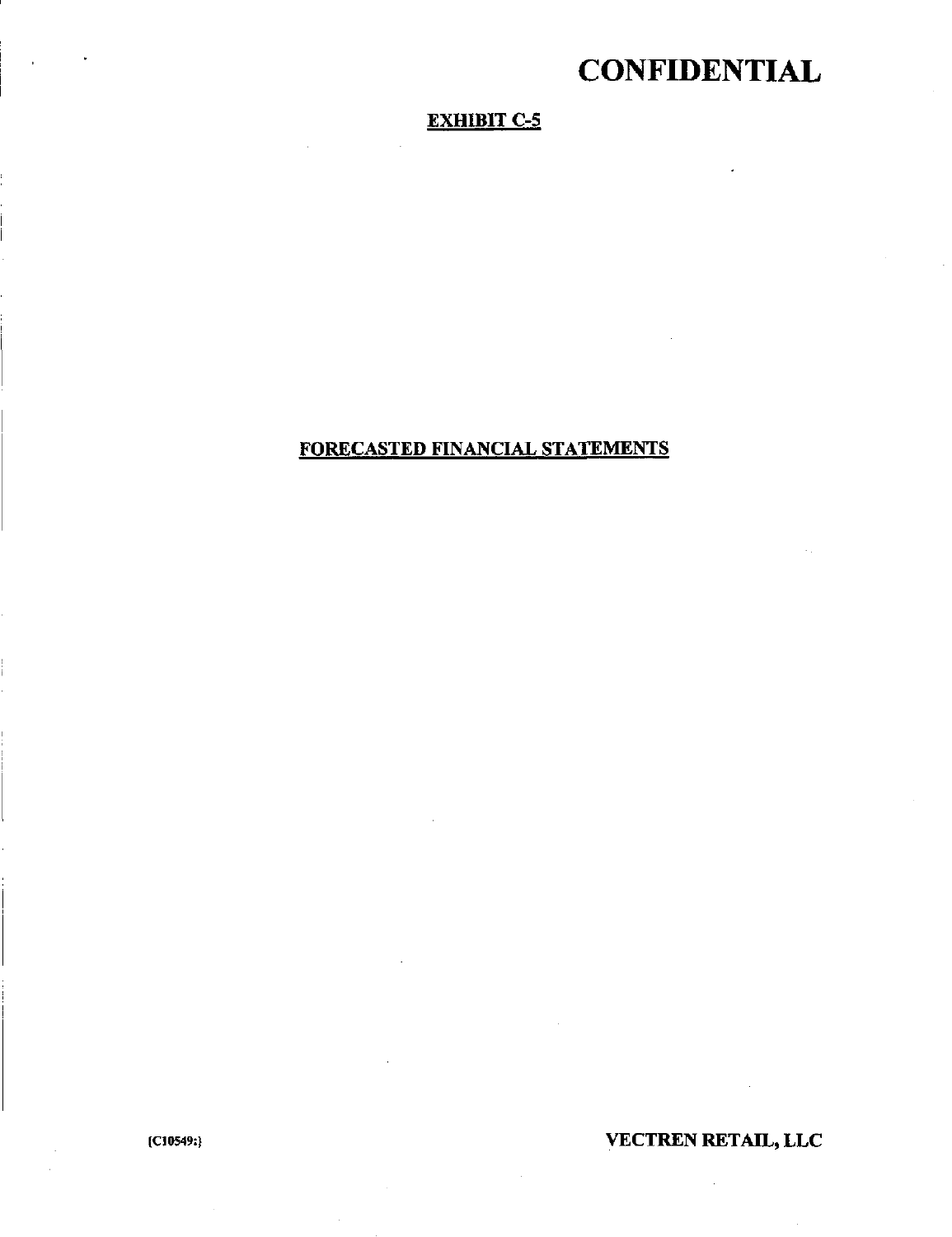

#### VECTREN RETAIL

#### ^2/2003 Forecasted Financial Statement Assumptions

•Two year forecast is based upon entire Retail operations which include the sale of energy products and services, LD, Internet, satellite TV and equipment sales.

-CMNGS operations consist of the following portions of the attached forecast:

80% of Sales 33% of Gross Margin 60% of Operating Expenses

--Forecast assumes operation in two LDCs in Ohio and five LDC's in other states over the two-year forecast

•Operatons will be funded by internal short-term debt thru Vectren Capilal Corp.

#### Preparer:

Tami Wilson, Director of Finance and Accounting 20 N.W. 4th Street Evansville. IN 47708 email; [trwllson@vectren.com](mailto:trwllson@vectren.com) lone: 812-491-4284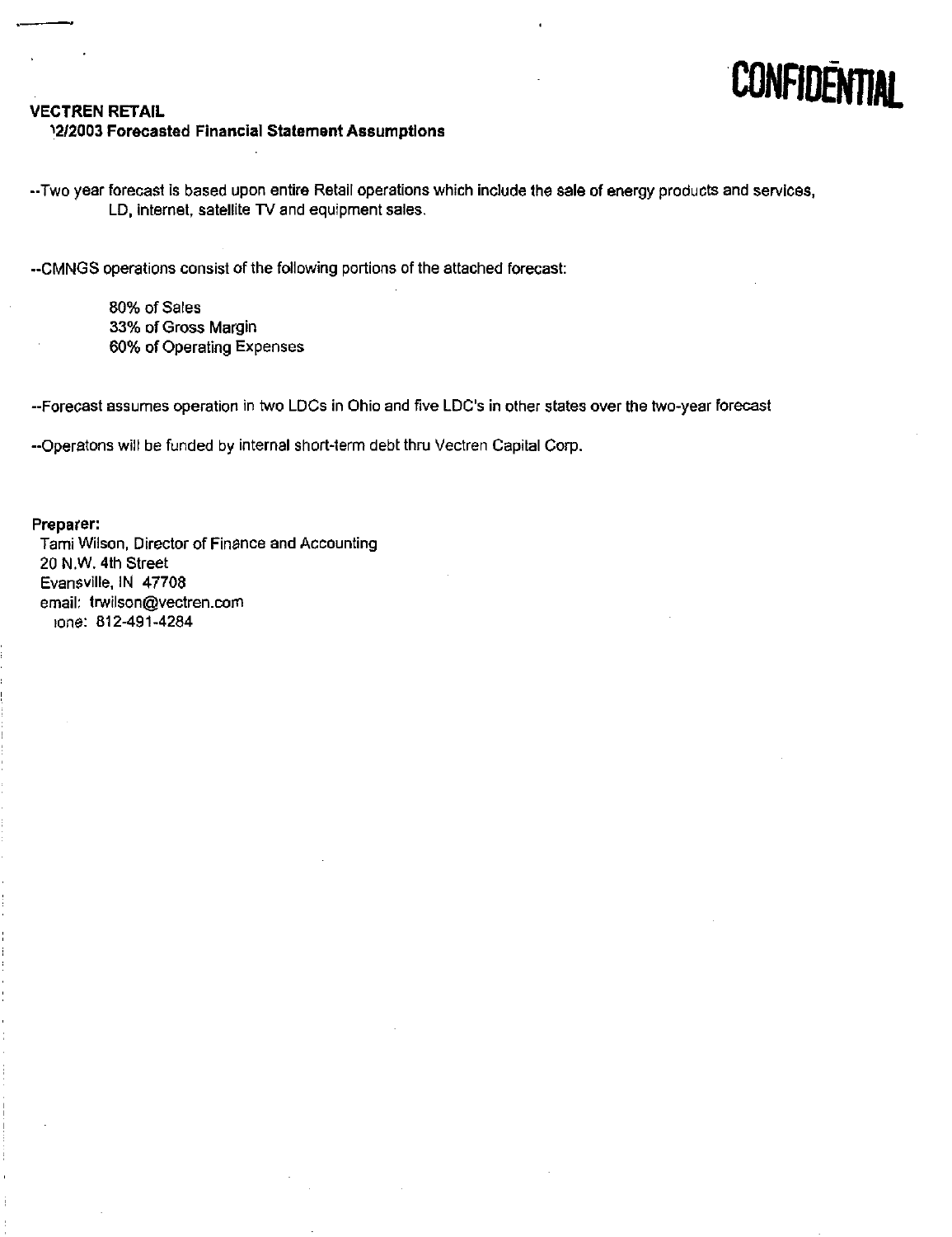#### **VECTREN RETAIL**<br>Consolidated Financial Statements

J.

#### **Statements of Projected Income and Retained Earnings**

|                                                                              | Projected<br>2002           | Projected<br>2003 |
|------------------------------------------------------------------------------|-----------------------------|-------------------|
| <b>Sales Revenues</b>                                                        | 9.160,726                   | 31,300,000        |
| Cost of Sales                                                                | 8,090,068                   | 27,000,000        |
| <b>Gross Profit</b>                                                          | 1,069,858                   | 4.300,000         |
| <b>Operating Expenses</b><br><b>Operations &amp; Maintenance</b>             | 5.788.302                   | 7,500,000         |
| <b>EBITDA</b>                                                                | (4.718.444)                 | (3,200,000)       |
| Depreciation<br>Property and Other Taxes<br>All Other                        | 457,645                     | 900,000           |
| Total                                                                        | 457,645                     | 900.000           |
| <b>Net Operating Income</b>                                                  | (5.176.089)                 | (4,100,000)       |
| Other Income & Expenses<br><b>Interest Income</b><br><b>Interest Expense</b> | $132, 479$ $35 (400,000)$   |                   |
| Other Income from DPL Acquisition<br>Gain on sale of assets                  |                             |                   |
| Equity in net income of affiliates                                           |                             |                   |
| Total Other Income & Expenses                                                | (237, 479)                  | (400,000)         |
| Income / (Loss) Before Taxes                                                 | (5.413,568)                 | (4,500,000)       |
| Greg's forecast                                                              | (5.176.089)                 | (4, 100, 000)     |
| Income taxes<br>Federal                                                      | (2.036,636)                 | (1.526, 175)      |
| State                                                                        | (70.415)                    | (139,500)         |
| <b>Income Taxes</b>                                                          | (2.107,053)                 | (1,665,675)       |
| <b>Minority Interest</b>                                                     |                             |                   |
| Net Income / (Loss)                                                          | $(3,306,515)$ $(2,834,325)$ |                   |
| Retained earnings at beginning of year<br>Less dividends                     | (1, 518, 292)               | (4,824,807)       |
| Retained earnings at end of year                                             | (4.824, 807)                | (7,659,132)       |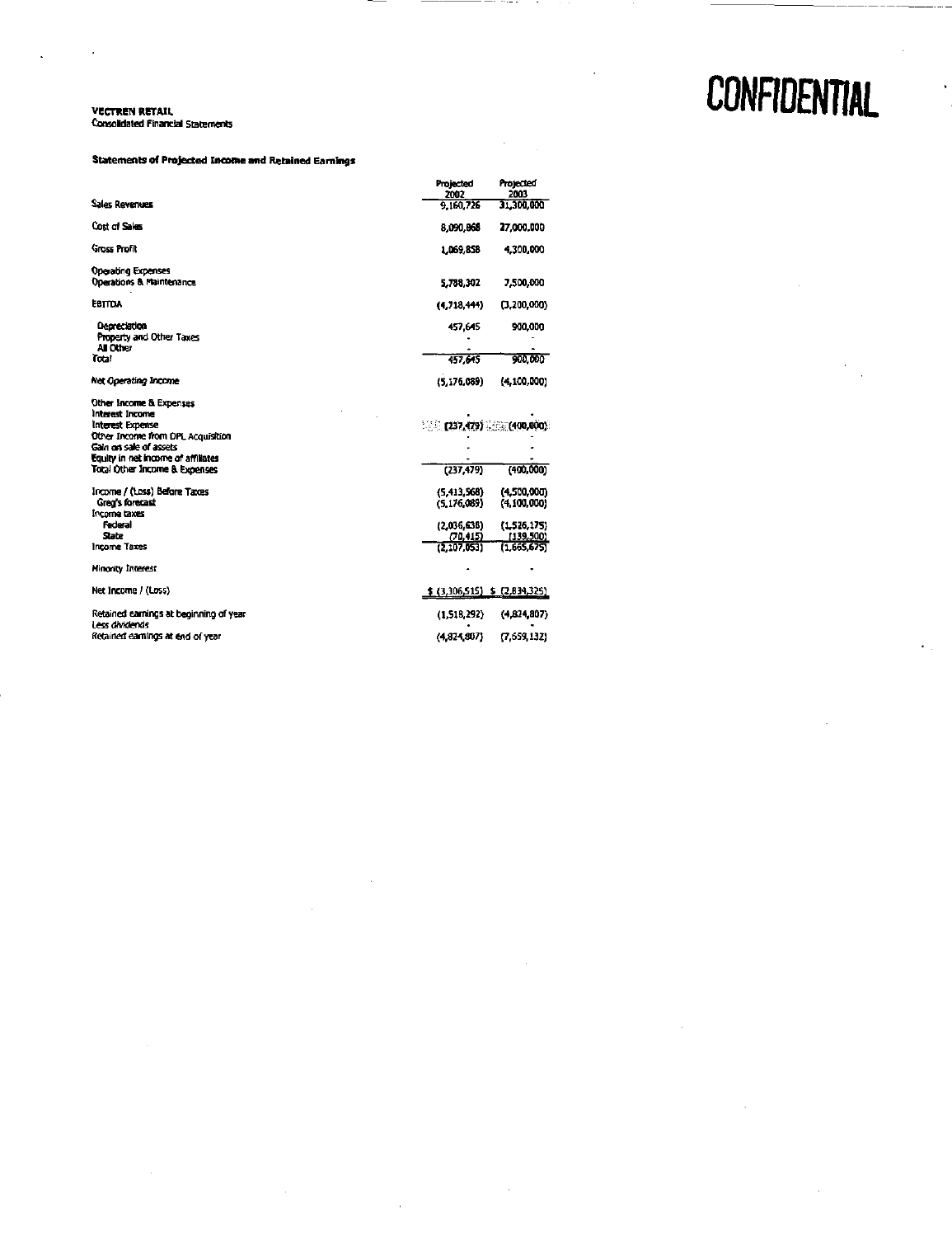**VECTREN RETAIL** 

#### **Projected Balance Sheets**

| <b>ASSETS</b>                        | Projected<br>2002 | Projected<br>2003 |
|--------------------------------------|-------------------|-------------------|
| <b>Current Assets</b>                |                   |                   |
| Cash                                 | 101,070           | 103.020           |
| Accounts receivable                  | 4,963,604         | 2,600,000         |
| Inventories                          |                   |                   |
| Other current assets                 |                   |                   |
| <b>Total current assets</b>          | 5.066.624         | 2,703.020         |
| <b>Other Assets</b>                  |                   |                   |
| <b>Total Other Assets</b>            |                   |                   |
| Property and Equipment               | 3,412,391         | 7,500,000         |
| Less accumulated depredation         | 467,445           | 1,367,445         |
| Net Utility Plant                    | 2.941.946         | 6,132,555         |
| Investment in Affiliates             |                   |                   |
| Total Investments                    |                   |                   |
| TOTAL ASSETS                         | 8,011,570         | 8,835,575         |
| LIABILITIES AND SHAREHOLDERS' EQUITY | Projected<br>2002 | Projected<br>2003 |
| <b>Current Liabilities</b>           | 6.094.768         | 5,232,903         |
| Short-term debt                      | 6,741,609         | 11, 251, 304      |
| <b>Accrued liabilities</b>           |                   |                   |
| Other                                |                   |                   |
| <b>Total current liabilities</b>     | 12.836.377        | 16, 494, 707      |
| Long-Term Debt                       |                   |                   |
| Shareholders' Equity                 |                   |                   |
| Common Stock                         |                   |                   |
| Additional paid-in capital           |                   |                   |
| Retained Earnings                    | (4, 824, 807)     | (7,659,132)       |
| <b>TOTAL LIABILITIES</b>             | 8,011,570         | 8,835,575         |
| ***TOTAL ASSETS                      | 8,011,570         | 8,835,575         |
| ***DIFFERENCE                        | (O)               | (0)               |